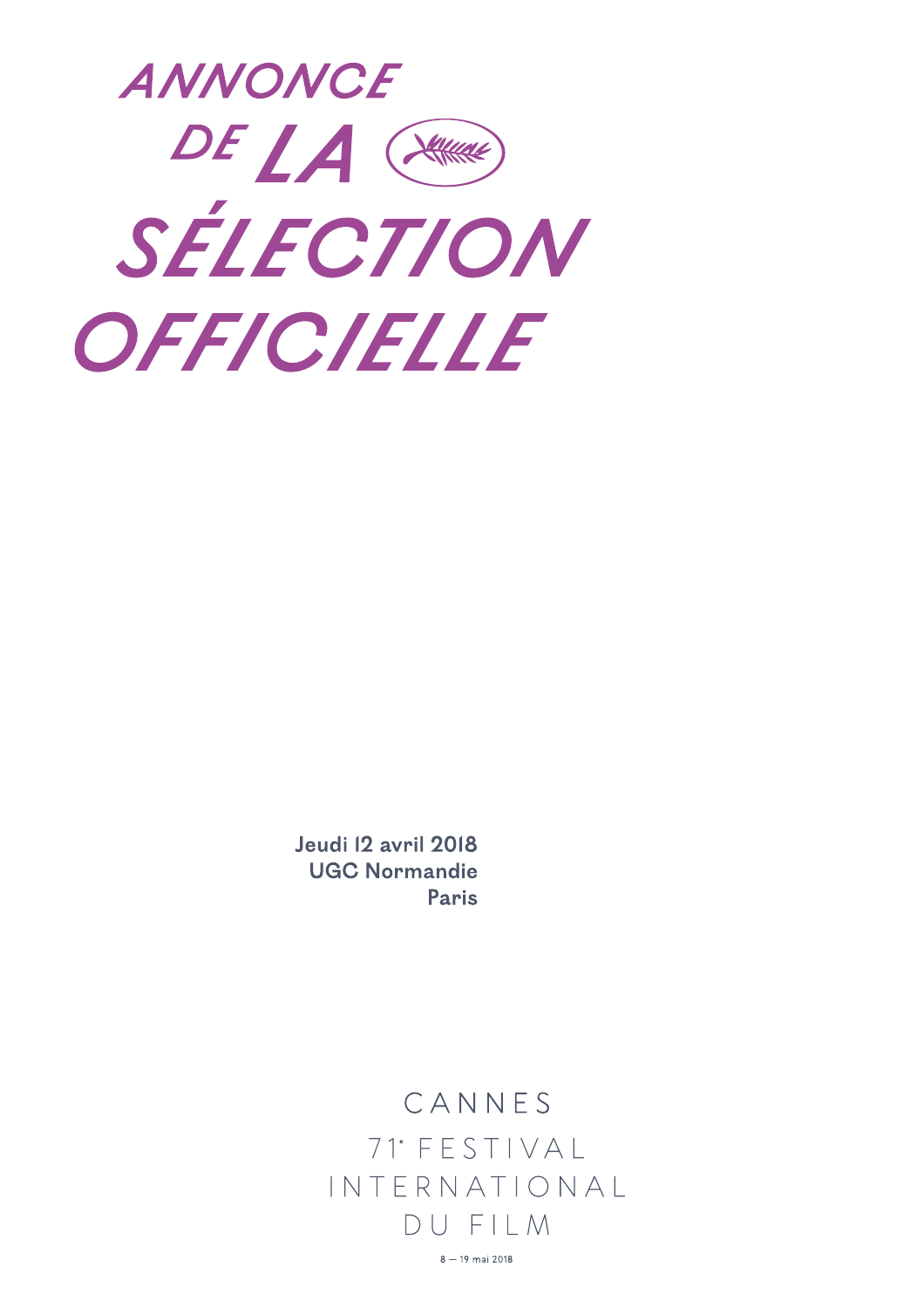

### **LE JURY 2018**

 **Cate BLANCHETT –** *Présidente* Actrice, Productrice / Australie

 **CHANG Chen** Acteur / Chine

 **Ava DUVERNAY** Scénariste, Réalisatrice, Productrice / États-Unis

 **Robert GUÉDIGUIAN** Réalisateur, Scénariste, Producteur / France

 **Khadja NIN** Auteur, Compositeur, Interprète / Burundi

 **Léa SEYDOUX** Actrice / France

 **Kristen STEWART** Actrice / États-Unis

 **Denis VILLENEUVE** Réalisateur, Scénariste / Canada

 **Andrey ZVYAGINTSEV** Réalisateur, Scénariste / Russie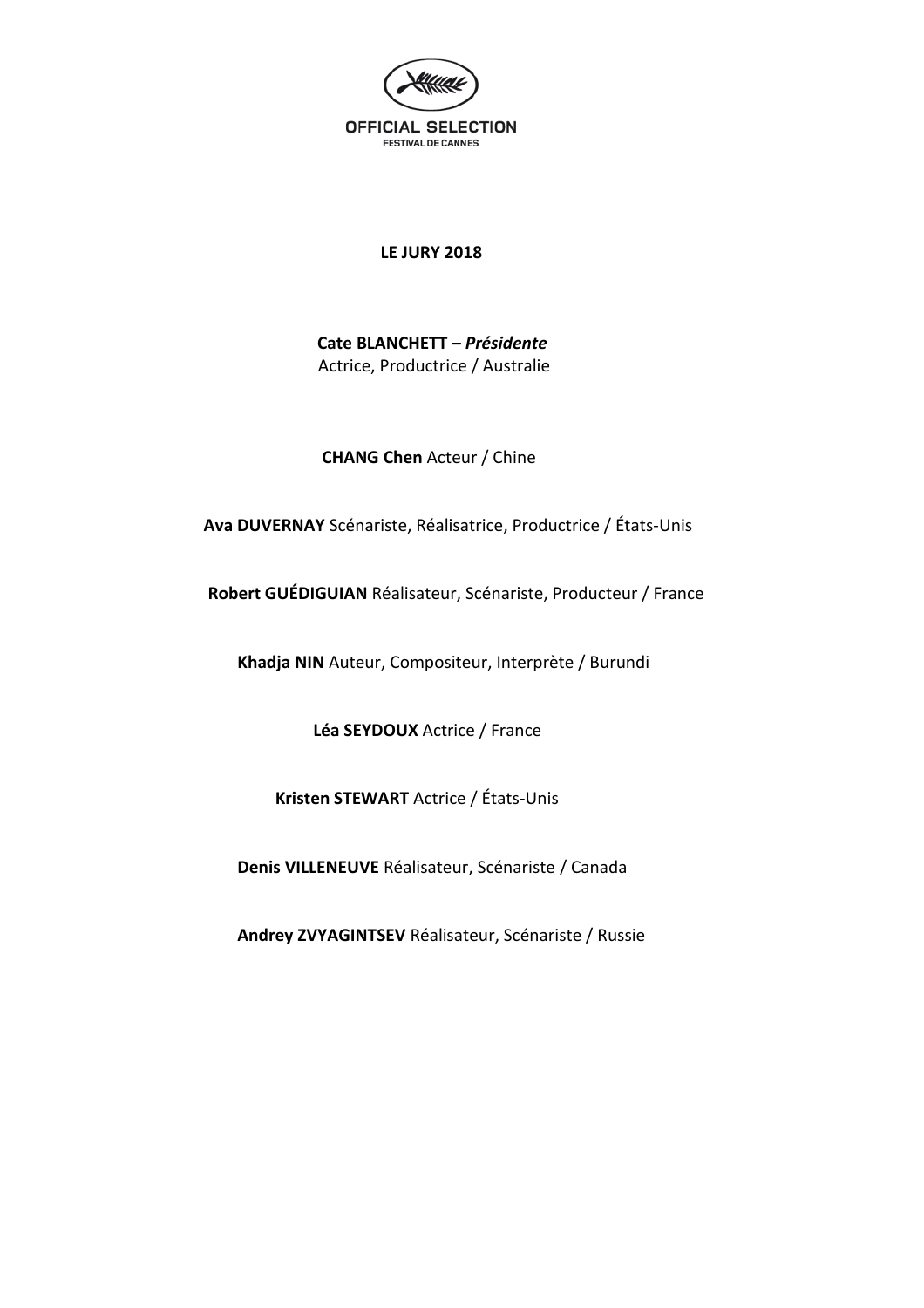

8 au 19 mai 2018

#### **Film d'Ouverture :**

Asghar FARHADI **TODOS LO SABEN** *Comp.* 2h12 \*\*\* Stéphane BRIZÉ **EN GUERRE EN GUERRE** 1h53 **AHLAT AGACI** 3h08

| Nuri Bilge CEYLAN        | <b>AHLAT AGACI</b><br>(LE POIRIER SAUVAGE)        |            | 3h08           |
|--------------------------|---------------------------------------------------|------------|----------------|
| Sergey DVORTSEVOY        | <b>AYKA</b>                                       |            | 1h40           |
| <b>Matteo GARRONE</b>    | <b>DOGMAN</b>                                     |            | 1h42           |
| Jean-Luc GODARD          | LE LIVRE D'IMAGE                                  |            | 1h25           |
| Yann GONZALEZ            | UN COUTEAU DANS LE COEUR                          |            | 1h40           |
| Ryusuke HAMAGUCHI        | NETEMO SAMETEMO (ASAKO I & II)                    |            | 1h59           |
| Christophe HONORÉ        | PLAIRE AIMER ET COURIR VITE                       |            | 2h12           |
| Eva HUSSON               | LES FILLES DU SOLEIL                              |            | 1h55           |
| JIA Zhang-Ke             | <b>JIANG HU ER NV</b><br>(LES ÉTERNELS)           |            | 2h21           |
| <b>KORE-EDA Hirokazu</b> | <b>MANBIKI KAZOKU</b><br>(UNE AFFAIRE DE FAMILLE) |            | 2h01           |
| Nadine LABAKI            | <b>CAPHARNAÜM</b>                                 |            | 2 <sub>h</sub> |
| LEE Chang-Dong           | <b>BURNING</b>                                    |            | 2h28           |
| Spike LEE                | <b>BLACKKKLANSMAN</b>                             |            | 2h08           |
| David Robert MITCHELL    | <b>UNDER THE SILVER LAKE</b>                      |            | 2h19           |
| Jafar PANAHI             | <b>SE ROKH</b><br>(3 VISAGES)                     |            | 1h40           |
| Pawel PAWLIKOWSKI        | <b>ZIMNA WOJNA</b>                                |            | 1h24           |
| Alice ROHRWACHER         | <b>LAZZARO FELICE</b><br>(HEUREUX COMME LAZZARO)  |            | 2h05           |
| Kirill SEREBRENNIKOV     | <b>LETO</b><br>(L'ÉTÉ)                            |            | 2h06           |
| A.B. SHAWKY              | <b>YOMEDDINE</b>                                  | $1er$ film | 1h37           |

\*\*\*

Terry GILLIAM **THE MAN WHO KILLED DON QUIXOTE** *Hors*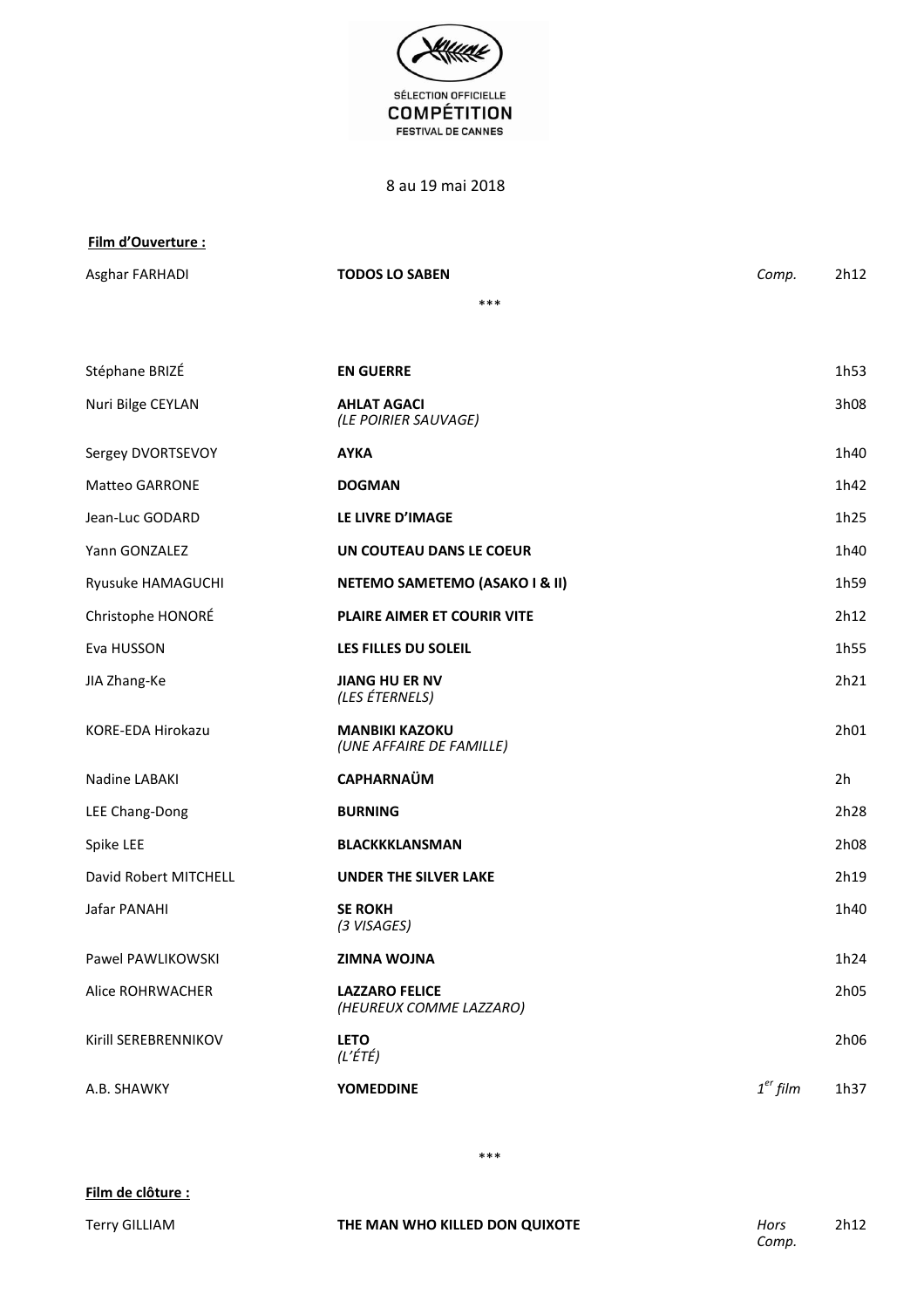

Film d'ouverture :

Sergei LOZNITSA **DONBASS** 2h01  $***$ **GRÄNS** Ali ABBASI 1h48 **SOFIA**  $1<sup>er</sup> film$ 1h20 Meryem BENM'BAREK  $1<sup>er</sup>$  film Andréa BESCOND **LES CHATOUILLES** 1h43 Eric METAYER **BI** Gan DI QIU ZUI HOU DE YE WAN  $2h10$ (UN GRAND VOYAGE VERS LA NUIT) Nandita DAS **MANTO** 1h52 Antoine DESROSIÈRES À GENOUX LES GARS 1h38  $1<sup>er</sup> film$ Lukas DHONT **GIRL** 1h40 Alejandro FADEL **MEURS, MONSTRE, MEURS** 1h46  $1<sup>er</sup>$  film Vanessa FILHO **GUEULE D'ANGE** 1h48 Valeria GOLINO **EUFORIA** 1h55  $1<sup>er</sup>$  film Gaya JIJI **MON TISSU PRÉFÉRÉ** 1h35 Wanuri KAHIU **RAFIKI** 1h22 Etienne KALLOS **DIE STROPERS**  $1<sup>er</sup>$  film 1h46 (LES MOISSONNEURS) Ulrich KÖHLER **IN MY ROOM** 1h59 Luis ORTEGA L'ANGE  $2h02$ (EL ÁNGEL) **CHUVA É CANTORIA NA ALDEIA DOS MORTOS** João SALAVIZA 1h54 Renée NADER MESSORA (LES MORTS ET LES AUTRES) Adilkhan YERZHANOV **LASKOVOE BEZRAZLICHIE MIRA** 1h40 (LA TENDRE INDIFFÉRENCE DU MONDE)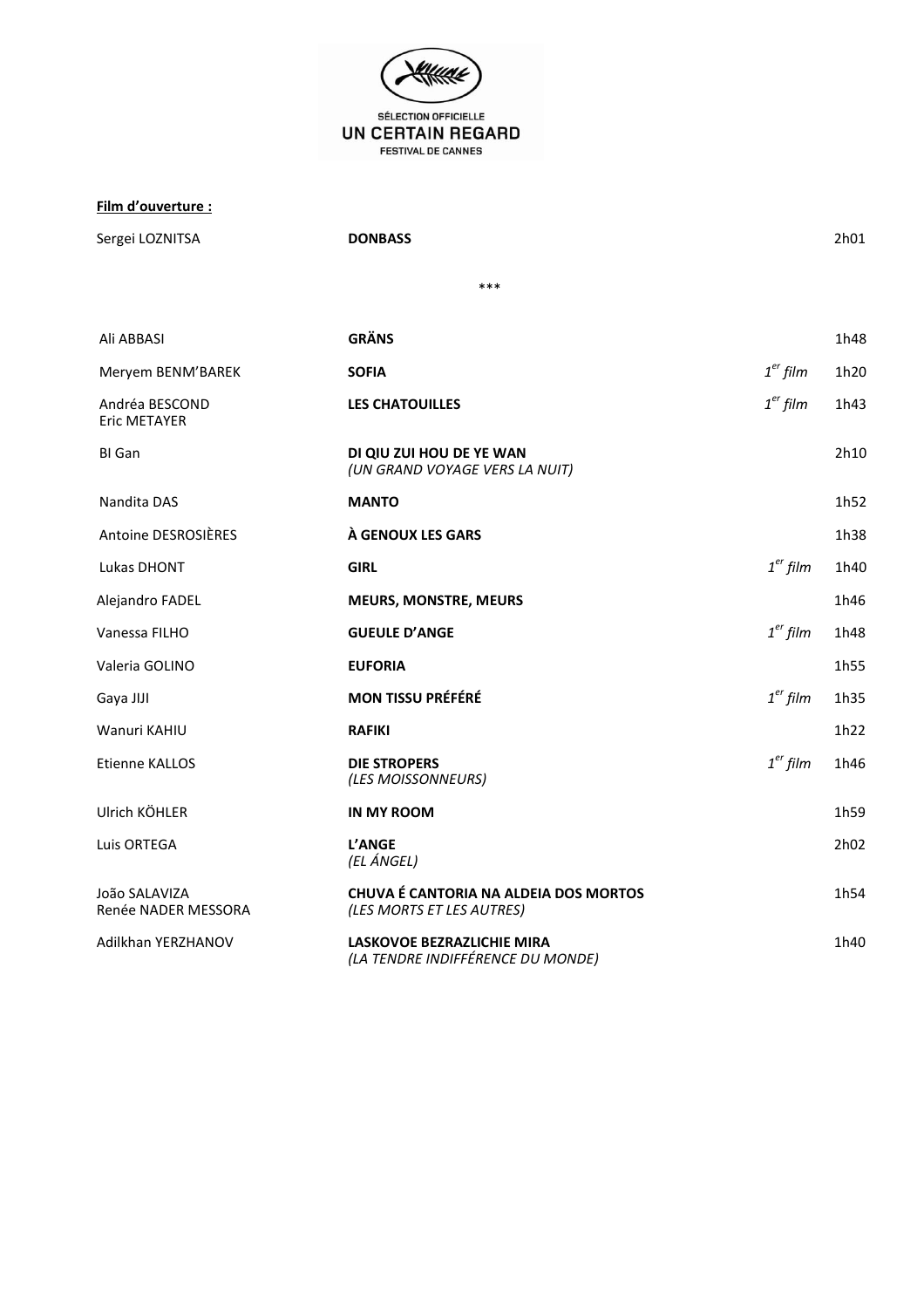

#### **Hors Compétition :**

| Ron HOWARD       | <b>SOLO : A STAR WARS STORY</b> | 2h15 |
|------------------|---------------------------------|------|
| Gilles LELLOUCHE | <b>LE GRAND BAIN</b>            | 2h02 |
| Lars VON TRIER   | THE HOUSE THAT JACK BUILT       | 2h35 |

#### **Séances de minuit :**

| Ramin BAHRANI   | <b>FAHRENHEIT 451</b> |            | 1h40 |
|-----------------|-----------------------|------------|------|
| Kevin MACDONALD | <b>WHITNEY</b>        |            | 2h   |
| Joe PENNA       | <b>ARCTIC</b>         | $1er$ film | 1h37 |
| YOON Jong-Bin   | <b>GONGJAK</b>        |            | 2h20 |

#### **Séances Spéciales :**

| Aditya ASSARAT<br>Wisit SASANATIENG<br>Chulayarnon SIRIPHOL<br>Apichatpong WEERASETHAKUL | <b>10 YEARS THAILAND</b>                                                    | 1h35 |
|------------------------------------------------------------------------------------------|-----------------------------------------------------------------------------|------|
| Nicolas CHAMPEAUX<br>Gilles PORTE                                                        | THE STATE AGAINST MANDELA AND THE OTHERS                                    | 1h45 |
| <b>Raul DE LA FUENTE</b><br>Damian NENOW                                                 | <b>ANOTHER DAY OF LIFE</b>                                                  | 1h26 |
| Carlos DIEGUES                                                                           | O GRANDE CIRCO MÍSTICO<br>(LE GRAND CIRQUE MYSTIQUE)                        | 1h45 |
| <b>Romain GOUPIL</b>                                                                     | <b>LA TRAVERSÉE</b>                                                         | 2h19 |
| Michel TOESCA                                                                            | <b>LIBRE</b>                                                                | 1h40 |
| <b>WANG Bing</b>                                                                         | <b>LES ÂMES MORTES</b>                                                      | 8h16 |
| Wim WENDERS                                                                              | POPE FRANCIS – A MAN OF HIS WORD<br>(LE PAPE FRANCOIS - UN HOMME DE PAROLE) | 1h36 |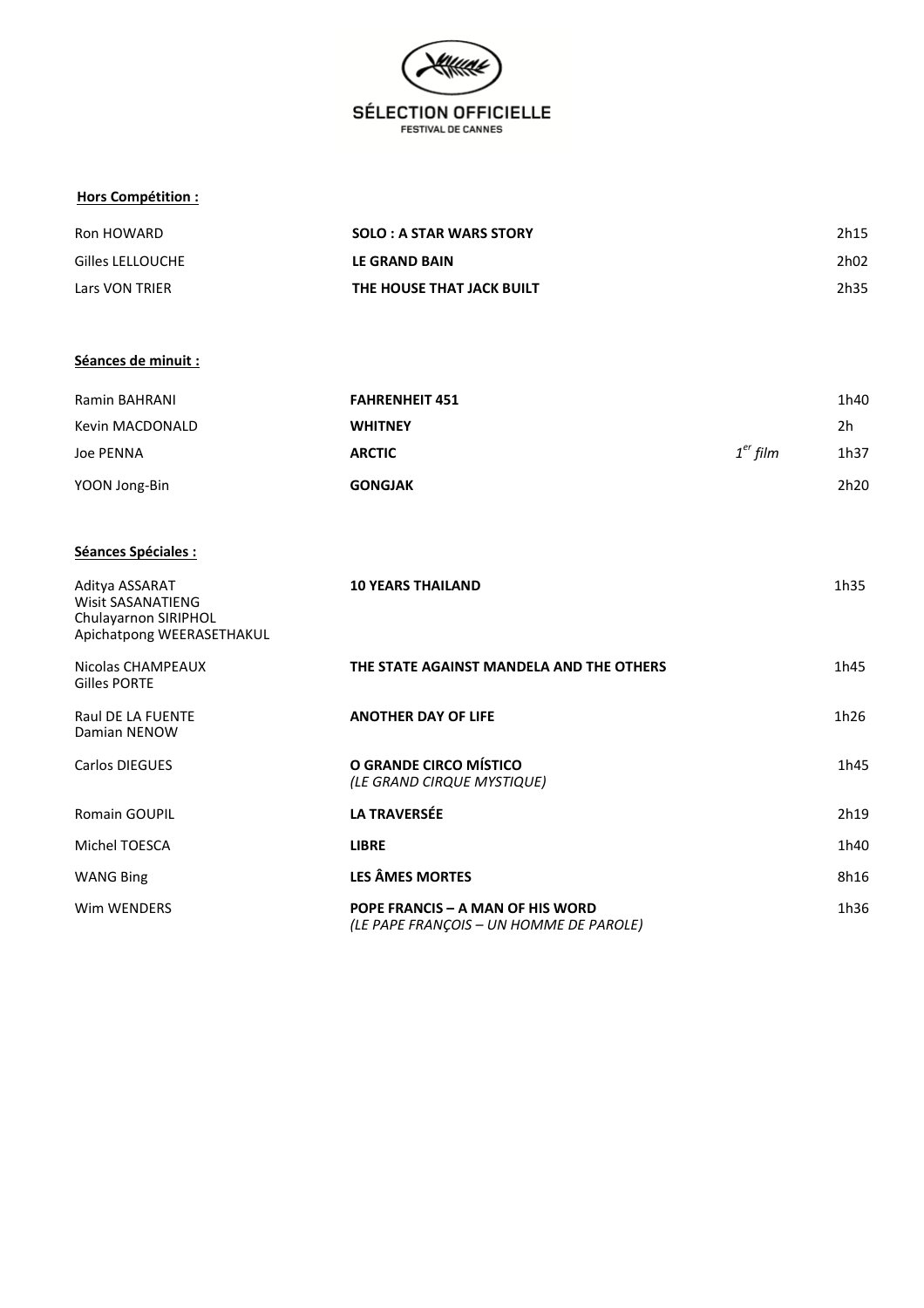

**COURT MÉTRAGE** COMPÉtition

## CANNES COURT MÉTRAGE

| Logan GEORGE<br>Celine HELD                                                       | <b>CAROLINE</b>                       |           | États-Unis  | 12' |
|-----------------------------------------------------------------------------------|---------------------------------------|-----------|-------------|-----|
| Oren GERNER                                                                       | <b>GABRIEL</b>                        |           | France      | 12' |
| Raymund Ribay GUTIERREZ                                                           | <b>JUDGEMENT</b>                      |           | Philippines | 15' |
| HIRASE Kentaro, KAWAMURA Genki,<br>SATO Masahiko, SEKI Yutaro,<br>TOYOTA Masayuki | <b>DUALITY</b>                        |           | Japan       | 14' |
| Saeed JAFARIAN                                                                    | <b>TARIKI</b><br>(OMBRE)              |           | Iran        | 15' |
| Marta PAJEK                                                                       | $\mathbf{III}$                        | animation | Pologne     | 12' |
| WEI Shujun                                                                        | YAN BIAN SHAO NIAN<br>(ON THE BORDER) |           | Chine       | 15' |
| Charles WILLIAMS                                                                  | <b>TOUTES CES CRÉATURES</b>           |           | Australie   | 13' |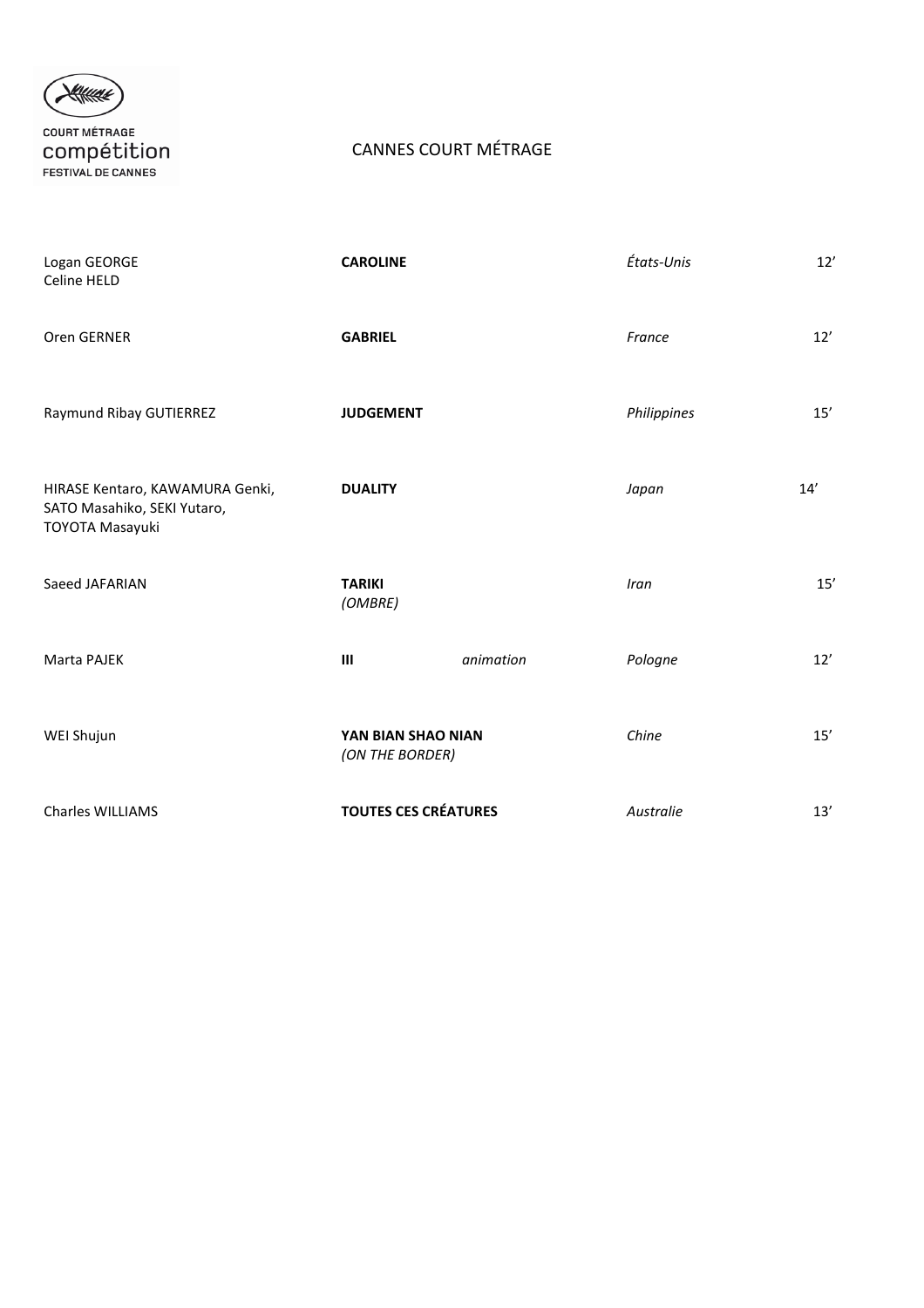

## LA SÉLECTION CINÉFONDATION 2018

| Ori AHARON                                                                                                       | <b>DOLFIN MEGUMI</b>                                  | Steve Tisch School of Film & Television,<br>Tel Aviv University<br>Israël | $28^{\prime}$ |
|------------------------------------------------------------------------------------------------------------------|-------------------------------------------------------|---------------------------------------------------------------------------|---------------|
| Zhannat ALSHANOVA                                                                                                | <b>END OF SEASON</b>                                  | The London Film School<br>Royaume-Uni                                     | 23'           |
| Louise AUBERTIN, Éloïse GIRARD,<br>Marine MENEYROL, Jonas RITTER,<br>Loucas RONGEART, Amandine<br><b>THOMOUX</b> | <b>SAILOR'S DELIGHT</b>                               | ESMA<br>France                                                            | 6'            |
| Lucia BULGHERONI                                                                                                 | <b>INANIMATE</b>                                      | <b>NFTS</b><br>Royaume-Uni                                                | 8'            |
| Diego CÉSPEDES                                                                                                   | EL VERANO DEL LEÓN ELÉCTRICO                          | Universidad de Chile - ICEI<br>Chili                                      | 22'           |
| Jamie DACK                                                                                                       | PALM TREES AND POWER LINES                            | NYU Tisch School of the Arts<br>États-Unis                                | 15'           |
| DI Shen                                                                                                          | <b>DONG WU XIONG MENG</b>                             | Shanghai Theater Academy<br>Chine                                         | 31'           |
| Laura GARCIA                                                                                                     | <b>FRAGMENT DE DRAME</b>                              | La Fémis<br>France                                                        | 24'           |
| Constanza GATTI                                                                                                  | <b>CINCO MINUTOS AFUERA</b>                           | Universidad del Cine (FUC)<br>Argentine                                   | 10'           |
| Ariel GUTIÉRREZ                                                                                                  | LOS TIEMPOS DE HÉCTOR                                 | <b>CCC</b><br>Mexique                                                     | 29'           |
| Eryk LENARTOWICZ                                                                                                 | <b>DOTS</b>                                           | <b>AFTRS</b><br>Australie                                                 | 23'           |
| Marta MAGNUSKA                                                                                                   | <b>INNY</b>                                           | <b>PWSFTviT</b><br>Pologne                                                | 5'            |
| Georgiana MOLDOVEANU                                                                                             | <b>ALBASTRU SI ROSU, IN</b><br><b>PROPORTII EGALE</b> | UNATC I.L. CARAGIALE<br>Roumanie                                          | 21'           |
| Pier Lorenzo PISANO                                                                                              | <b>COSÌ IN TERRA</b>                                  | Centro Sperimentale di Cinematografia<br>Italie                           | 13'           |
| Igor POPLAUHIN                                                                                                   | <b>KALENDAR</b>                                       | Moscow School of New Cinema<br>Russie                                     | 28'           |
| Arian VAZIRDAFTARI                                                                                               | <b>MESLE BACHE ADAM</b>                               | Tehran University of Dramatic Arts<br>Iran                                | 20'           |
| Andrew ZOX                                                                                                       | <b>I AM MY OWN MOTHER</b>                             | San Francisco State University<br>États-Unis                              | 23'           |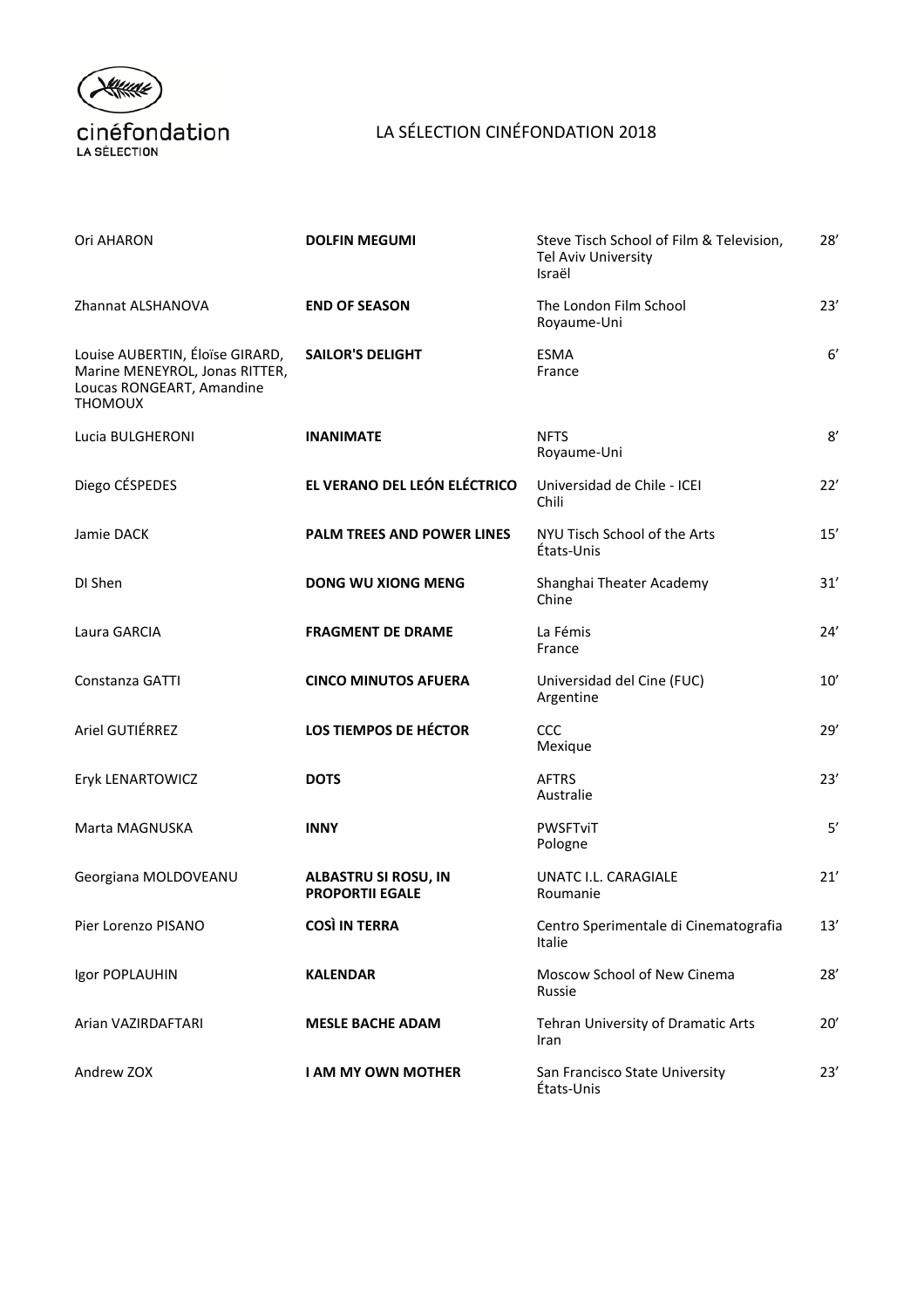

| <b>Bruce BERESFORD</b>    | <b>MISS DAISY ET SON CHAUFFEUR</b>                                                 | 1h40 |
|---------------------------|------------------------------------------------------------------------------------|------|
| Ingmar BERGMAN            | DET SJUNDE INSEGLET<br>(LE SEPTIÈME SCEAU)                                         | 1h36 |
| Sergey BONDARCHUK         | VOYNA I MIR. FILM 1. ANDREI BOLKONSKY<br>(GUERE ET PAIX. FILM 1. ANDREI BOLKONSKY) | 2h27 |
| Mark COUSINS              | LES YEUX D'ORSON WELLES                                                            | 1h55 |
| Vittorio DE SICA          | <b>LADRI DI BICICLETTE</b><br>(LE VOLEUR DE BICYCLETTE)                            | 1h29 |
| Henri DECOIN              | <b>BATTEMENT DE COEUR</b>                                                          | 1h37 |
| Djibril DIOP MAMBETY      | <b>HYÈNES</b>                                                                      | 1h50 |
| Safi FAYE                 | <b>FAD JAL</b><br>(GRAND-PERE, RACONTE-NOUS)                                       | 1h52 |
| Emilio FERNANDEZ          | <b>ENAMORADA</b>                                                                   | 1h39 |
| Pamela B. GREEN           | <b>BE NATURAL: THE UNTOLD STORY OF ALICE GUY-BLACHÉ</b>                            | 2h00 |
| <b>Rolands KALNINS</b>    | ČETRI BALTI KREKLI<br>(QUATRE CHEMISES BLANCHES)                                   | 1h20 |
| Marin KARMITZ             | <b>COUP POUR COUP</b>                                                              | 2h13 |
| <b>Stanley KUBRICK</b>    | 2001: L'ODYSSÉE DE L'ESPACE                                                        | 2h44 |
| Susan LACY                | <b>JANE FONDA IN FIVE ACTS</b>                                                     | 1h30 |
| Jane MAGNUSSON            | <b>BERGMAN - A YEAR IN A LIFE</b>                                                  | 1h57 |
| Jan NĚMEC                 | <b>DÉMANTY NOCI</b><br>(LES DIAMANTS DE LA NUIT)                                   | 1h18 |
| OZU Yasujiro              | <b>TOKYO MONOGATARI</b><br>(VOYAGE À TOKYO)                                        | 2h15 |
| Jean-Paul RAPPENEAU       | <b>CYRANO DE BERGERAC</b>                                                          | 2h15 |
| Pierre RISSIENT           | <b>CINQ ET LA PEAU</b>                                                             | 1h35 |
| Jacques RIVETTE           | <b>LA RELIGIEUSE</b>                                                               | 2h15 |
| Paulo ROCHA               | A ILHA DOS AMORES                                                                  | 2h49 |
| George SLUIZER            | JOAO A FACA E O RIO<br>(JOAO ET LE COUTEAU)                                        | 1h30 |
| Fernando Ezequiel SOLANAS | LA HORA DE LOS HORNOS<br>(L'HEURE DES BRASIERS)                                    | 1h25 |
| Paulin Soumanou VIEYRA    | <b>LAMB</b>                                                                        | 18'  |
| Margarethe VON TROTTA     | A LA RECHERCHE D'INGMAR BERGMAN                                                    | 1h45 |
| <b>Billy WILDER</b>       | LA GARÇONNIÈRE                                                                     | 2h05 |